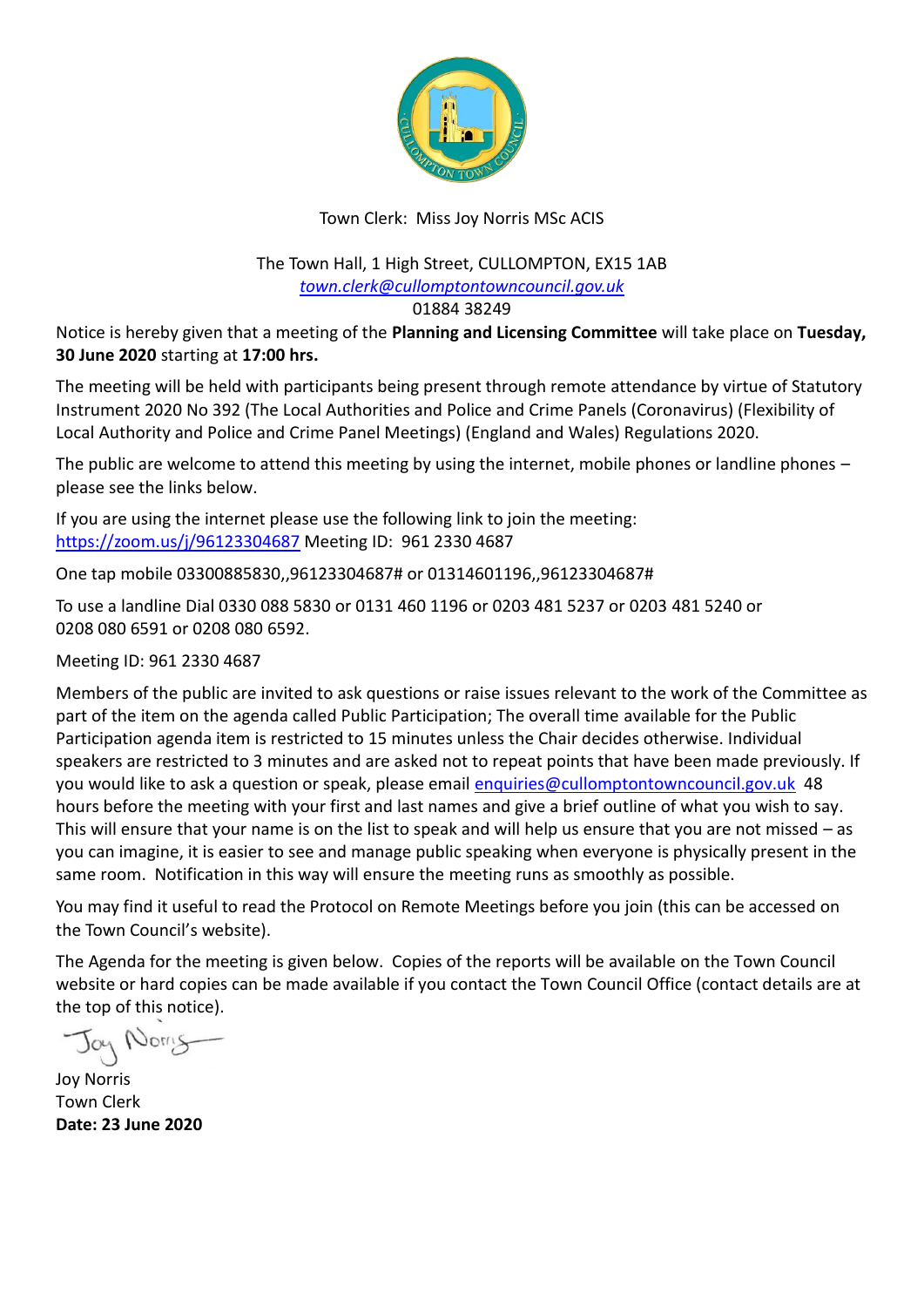**PUBLIC PARTICIPATION:** 15 minutes is set aside as a specific agenda item to enable members of the public to bring issues relevant to the Committee to the attention of Councillors. Up to 3 minutes is allowed for each person. Members of the public will only be permitted to speak during the Public Participation agenda item.

Please note that the Town Council is a Statutory Consultee for Planning Applications and as such does not make the final decision on any application. Any decisions and comments this Committee makes will be fed into the planning process. Mid Devon District Council is the Planning Authority and will issue the decision notice (Planning Determination) once their investigations into the application, consultation period and decision making process have been completed.

# **AGENDA**

#### **Planning & Licensing Committee Membership:**

Councillors E Andrews, G Guest (Chair), K Haslett, J Johns, L Knight, J Lochhead, M Rowe and M Smith.

### 1. **Apologies for Absence**

To receive apologies for absence from Councillors unable to attend the meeting.

### 2. **Declarations of Interests**:

To receive any Declarations of Interest from Councillors and Officers in respect of matters to be considered at this meeting, together with an appropriate statement regarding the nature of the interest.

Councillors and Officers are reminded of the requirement to declare any interest, including the type of interest, and reason for that interest, either at this stage of the meeting or as soon as they become aware of that interest.

#### 3. **Minutes**:

To confirm the minutes of the Planning and Licensing Committee meeting held on 13 February 2020 as a correct record (Supporting Paper A).

# 4. **Public Participation:**

To allow members of the public present at the meeting to raise matters which are relevant to the work of the Committee. Up to 3 minutes will be allowed for each person.

# 5. **Planning Applications**

The Committee is asked to consider the applications listed below, which have been received for Cullompton, and agree their comments and recommendations to be forwarded to Mid Devon District Council: full details are available to view at the Mid Devon District Council [Planning Portal:](https://planning.middevon.gov.uk/online-applications/search.do?action=simple&searchType=BuildingControl)

- (a) **11 Hanover Gardens, Cullompton** [\(20/00811/TPO\)](https://planning.middevon.gov.uk/online-applications/applicationDetails.do?activeTab=documents&keyVal=QBCPK1KS05K00). Application to crown lift to 5m and crown reduce and reshape by 1.5 to 2.5m 1 beech tree protected by Tree Preservation Order No 83/00003/TPO.
- (b) **5 Fore Street, Cullompton** [\(20/00833/FULL\)](https://planning.middevon.gov.uk/online-applications/applicationDetails.do?activeTab=documents&keyVal=QBLQJMKS04G00). Change of use of ground floor from Bank (Use Class A2) to non-residential institution (Use Class D1).
- (c) **Colebrooke Court, Cullompton** [\(20/00845/FULL\)](https://planning.middevon.gov.uk/online-applications/applicationDetails.do?activeTab=documents&keyVal=QBNMOCKS05K00). Formation of new access, construction of track and realignment of existing wall.
- (d) **Court House Residential Home** [\(20/00796/FULL\)](https://planning.middevon.gov.uk/online-applications/applicationDetails.do?activeTab=documents&keyVal=QBCEGOKS05K00). Erection of a conservatory.
- 6. **Land at NGR 303437 103555 East of Langford Mill and Tye Farm, Langford** [\(19/01679/MFUL\)](https://planning.middevon.gov.uk/online-applications/applicationDetails.do?activeTab=documents&keyVal=PZ1QICKS05K00). Construction of ground-mounted solar PV panels to generate up to 49.9mW (Site Area 60.78ha) and